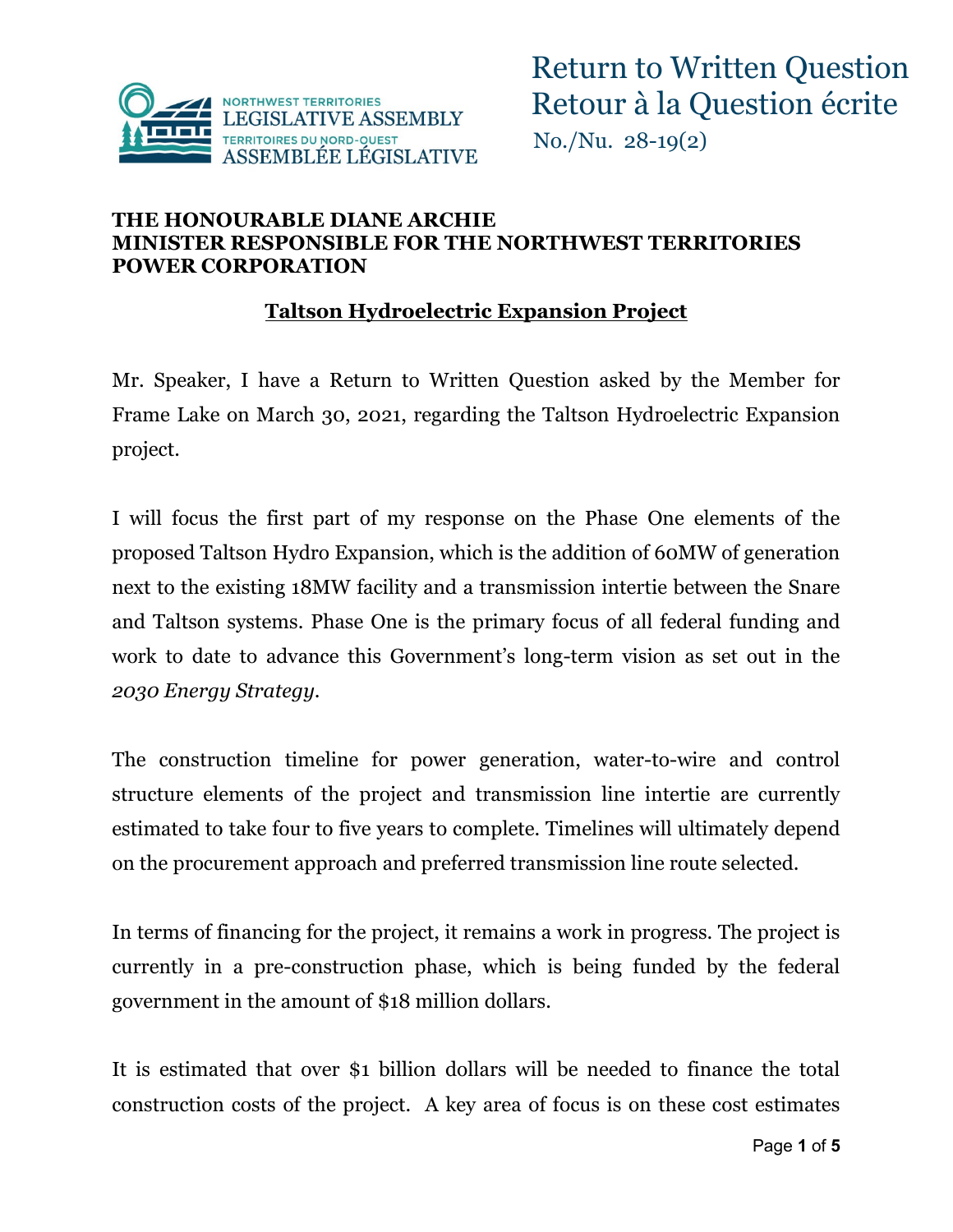that will be further refined, as the project advances and more feasibility work is completed. An investment of this magnitude will require support from the Government of the Northwest Territories and the federal government, and financial support will need to be confirmed in the future. Further, the project will require reasonable certainty that industrial growth and corresponding increases in power demand will be in place by 2029 to cover the long-term costs of these investments. We are leveraging advisory services from the Canada Infrastructure Bank to explore commercial structure and financing opportunities that align with public sector interests and our Indigenous partners. These discussions are ongoing.

Mr. Speaker, in terms of customers for this expanded renewable energy source, the project will support a more drought resilient, stable and integrated hydro system that connects the 10 communities in the Great Slave Lake area. The project will also need to rely on two to three industrial customers per decade, depending on the size and operating life of those specific developments. We are in the process of engaging with nine existing and potential mining customers in the Northwest Territories to understand mine development plans and estimate revenue potential up to 2029 and beyond. We are not yet in a position to specify who will ultimately sign on for power from the project in 2029.

Future phases of the Taltson Hydro Expansion, including timeframes for construction, project financing and energy customers, will be informed by current work on Phase One.

Regarding the Member's question on power generation and whether any additional impoundment or flooding will occur, Phase One will provide a 60-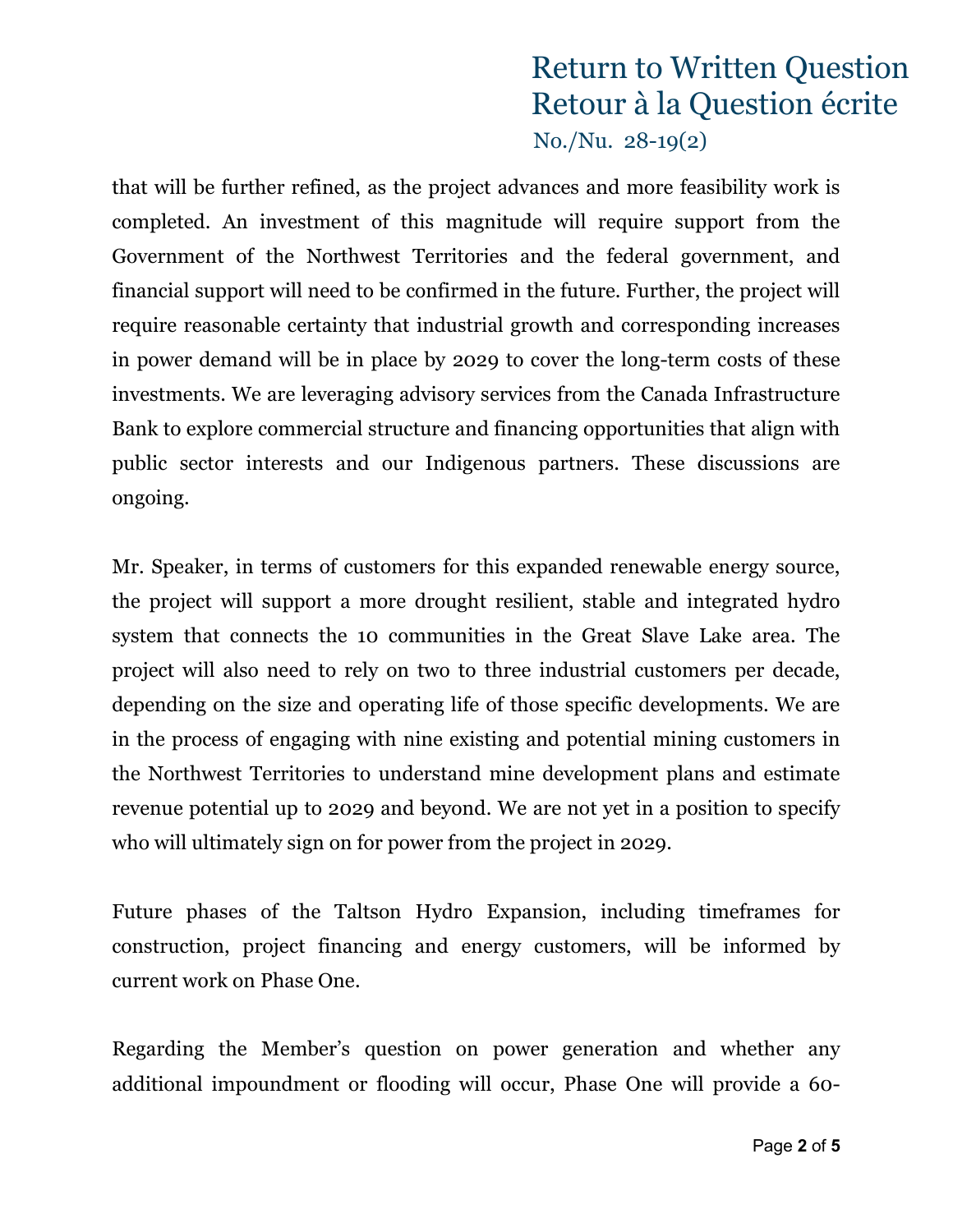megawatt expansion with no new flooding and an upgrade to the existing control structure at Nonacho Lake.

Phases Two and Three power generation requirements will depend on the energy demand at the time. We have on the order of 122 megawatts of hydro potential at six discrete sites on the Taltson River. Some flooding potential would need to be considered in future evaluations of these projects. Each future phase of work will be subject to its own regulatory review and approval.

Regarding the question about greenhouse reductions, Phase One of the Taltson Hydro Expansion could displace greenhouse gas emissions by 224 kilotonnes a year in the Territory.

In Phases Two and Three, depending on the nature of demand, final installed hydro capacity, and the type of fossil fuel displaced, we could add an additional 448 kilotonnes a year of greenhouse gas emission reductions by displacing diesel fuel.

The Canadian carbon tax system takes a user pay approach to carbon emissions, so the credit for greenhouse gas reductions would belong to industrial consumers in the jurisdiction where it resides. In the case of the Phase Three project, with an interconnection to either Alberta or Saskatchewan, consumers in these high carbon jurisdictions would be the beneficiaries of the clean energy, and subsequent reduction in carbon taxation.

Mr. Speaker, regarding the question on the calculated costs for each phase, Phase One work to date is relying on an AACE Class 3 cost estimate for the power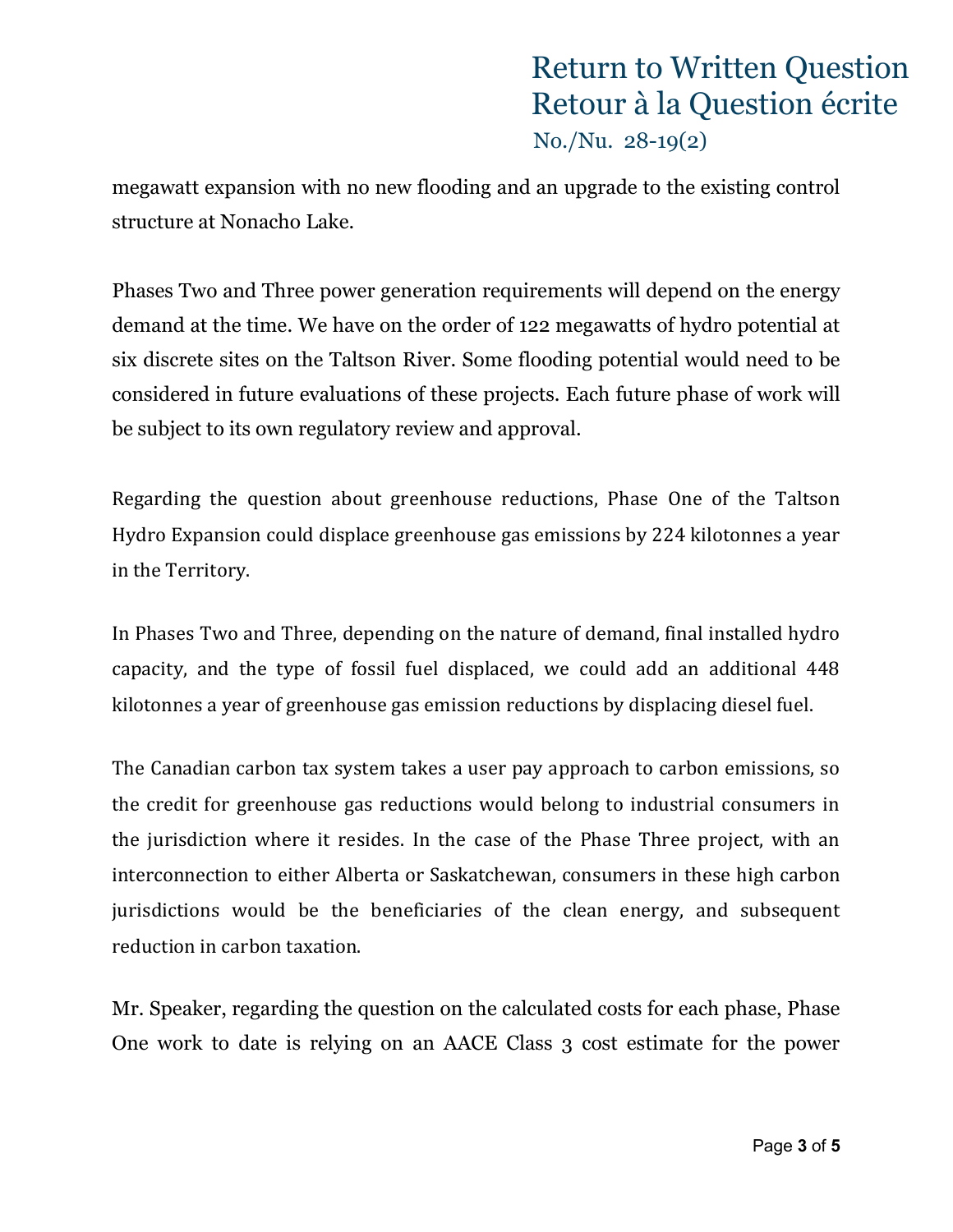generation, water-to-wire package, and Nonacho control structure designs. These cost estimates were originally completed in 2010 and updated in 2017.

In terms of transmission line costs, three primary routing options are currently being studied, at a concept level, to assess technical risks and costs. The estimates fall in the range of AACE Class 4 or 5. Work commenced in 2019 and is ongoing. The detailed capital costs for the hydro expansion and transmission line intertie are confidential but estimated at over \$1 billion dollars. We can commit to sharing high level estimates in confidence with Standing Committee in the near future. The transmission line options and associated costs are a key area of focus and these preliminary estimates are subject to further refinements.

No all-season roads are currently contemplated for any new hydro developments on the Taltson River. Transmission line spur locations in the Northwest Territories will be dependent on the location of specific energy demand locations that emerge over the next 30 years.

Phase Two includes the creation of an infrastructure corridor that would support a road, communications network, and hydro transmission line into the mineral rich Slave Geological Province. The hydro line portion of that project is envisioned to take place from 2029 to 2035. Having a clean energy option for industrial development is a key component of maintaining and growing the NWT economy in a sustainable way, while advancing our climate change commitments. No recent work has been done on this phase of the project.

Phase Three of the project goes beyond 2035 and is a long-term vision to connect the Northwest Territories to the continental electricity grid, either through